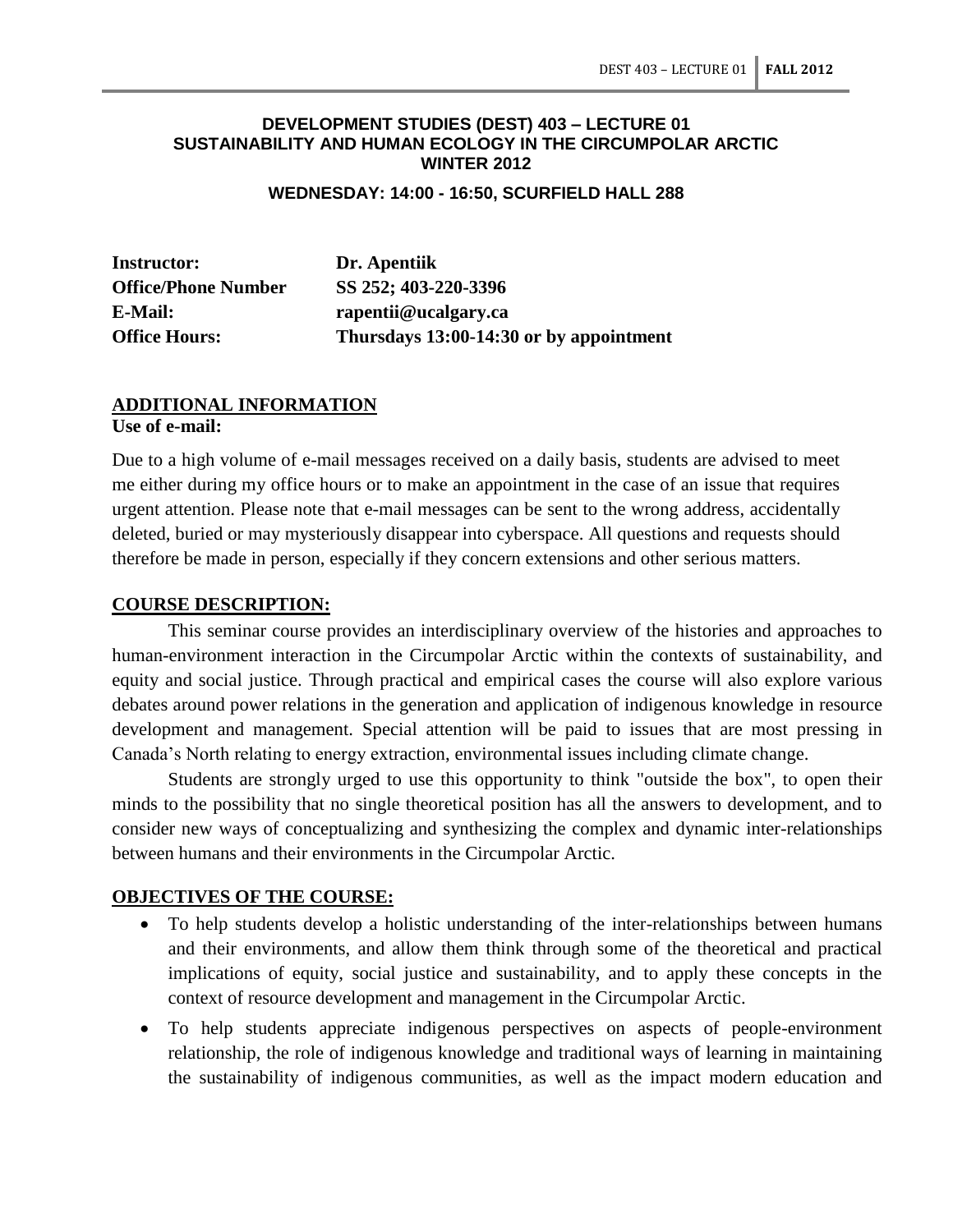science have in enhancing or undermining indigenous knowledge and ways of teaching and learning.

#### **TEXTBOOKS AND READINGS:**

The required books are available from the University of Calgary Bookstore:

Bone, Robert M. 2012. Geography of the Canadian North: Issues and Challenges. Toronto, Oxford Univ. Press.

Kulchyski, P. & Tester J 2008. Kiumajut (Talking Back): Game Management and Inuit Rights 1900-70.

Additional readings will be available on Blackboard.

| <b>Book Review</b>           | 25% | October 17, to be collected in class |
|------------------------------|-----|--------------------------------------|
| Mid-Term Exam                | 35% | November 7, in class                 |
| <b>Final Paper</b>           | 30% | December 5, to be collected in class |
| Participation and Attendance | 10% | $On\text{-going}$                    |
|                              |     |                                      |

#### **ASSIGNMENTS AND EVALUATION:**

#### **All assignments must be completed in order to pass the course.**

It is the student's responsibility to keep a copy of each assignment submitted. Sstudents should be prepared to provide a second copy of their assignment if requested. Students who cannot provide a second copy of their essays may risk receiving a zero grade for this portion of the course.

Note: Please hand in your essays directly to your instructor. If it is not possible to do so, a daytime drop box is available in SS 110. A night drop box is also available for after-hours submission. Assignments will be removed the following morning, stamped with the previous day's date, and placed in the instructor's mailbox.

## **SCHEDULE OF LECTURES AND READINGS**:

To be posted on Blackboard.

## **GUILDLINES ON ASSIGNMENT**

## **REQUIREMENT 1: BOOK REVIEW (25%)**

The book review entails writing a critical analysis of the book *Kiumajut (Talking Back): Game Management and Inuit Rights 1900-70*.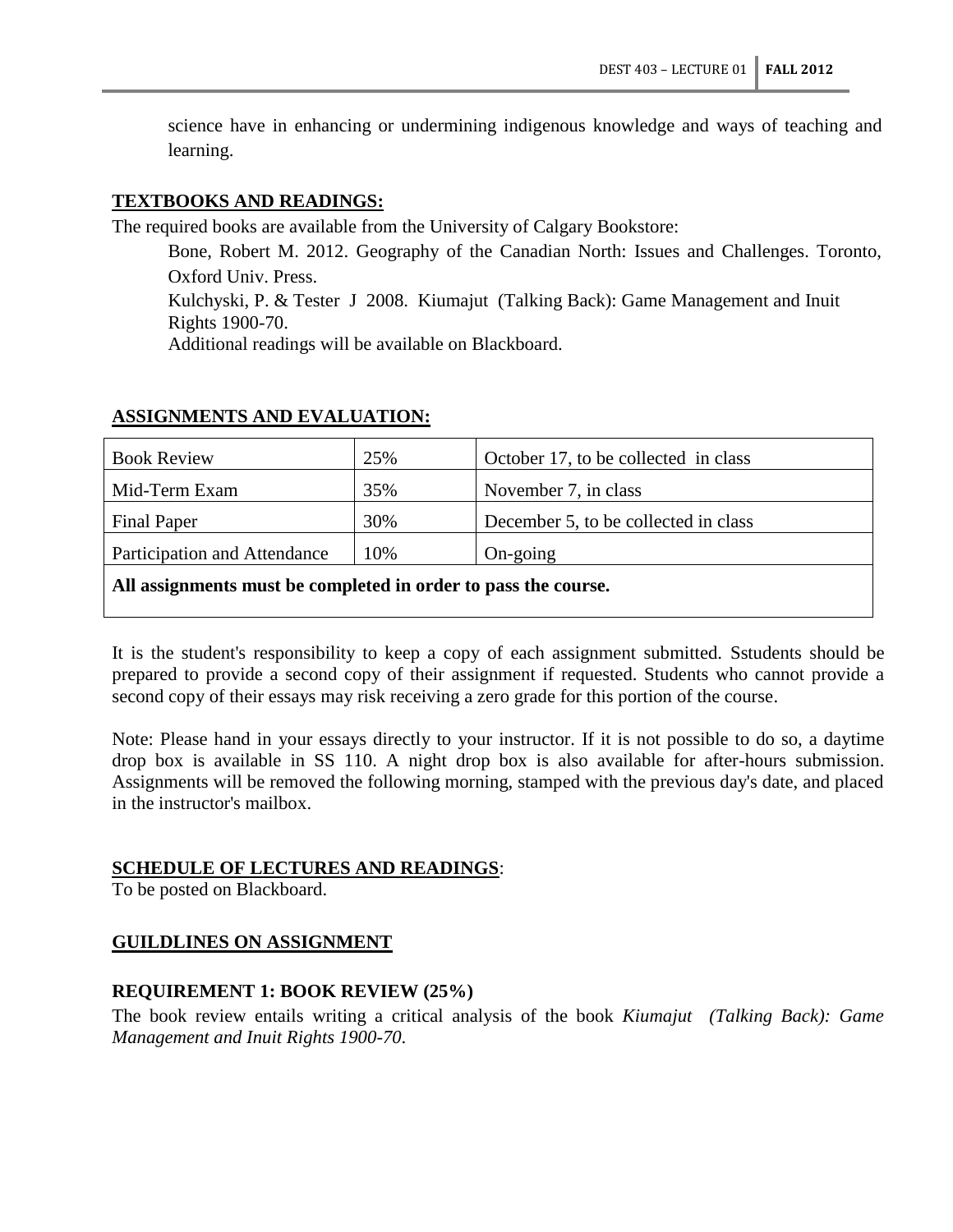**NOTE:**

- The review must not be more than **4 PAGES TYPED AND DOUBLED-SPACED** in **12 PT FONT**. Page margins should be **1 INCH** (2.5 cm) wide, and all pages should be numbered
- Students are urged to stay within the maximum word and/or page length, or risk a penalty. A bibliography and brief appendix are not included in the length restrictions. Double-sided assignments are encouraged to save paper, but are not mandatory.
- Information to be included on the title page are: *title of paper, course code, instructor's name, student's name, student ID, and date of submission*.
- The level of analysis is suitable for a fourth-year university course.
- A critical analysis requires an evaluation of the arguments made by the author, and this means you have to read carefully to find out what the author's argument(s) is/are. You may find the argument(s) stated in the book's introduction. The next step is to consider what the author provides in subsequent chapters.
- A well-written book will remind readers of the main arguments as it proceeds. The concluding chapter of the book will summarize the author's own appraisal of the argument(s) and evidence. This does not mean that you can read the introduction and conclusion, and write a good review; you need to demonstrate that you know what each chapter contains, and how it contributes to the main argument(s).
- In addition, a critical assessment requires that you assess the argument(s) and comment on whether you think the book meets the author's stated objective(s).This assessment is not a simple option, but a thoughtful evaluation of how well the author has succeeded in convincing you, the reader, of the value of the argument and the evidence used to support it. Your own conclusions should also say something about what you have learned about the subject, having read the book, and what else you might want to know that was not addressed in the book.
- As you read, it is useful to carry on a "dialogue" with the author, asking yourself if you agree with what is being said, or whether something is missing. You will need to say something about the author's relationship with the subject, and about his/her methods. In some cases, you will have to be a detective to find out what you want to know.
- You must indicate how the issues covered in the book relate to the themes covered in the course.
- Correct spelling is important. Use a dictionary and a computer spelling and grammar checker. Create a draft of your review, and then look at it again a day or so later. When you do a second draft, make sure that the ideas follow coherently from one another. Move text around if you need to. Weed out repetitive words and phrases. Vary the length of sentences. Read the review aloud, to see how it "flows". The final product will reflect the care you have put into its creation.
- If you wish, you may use the first person. Use the active voice as much as possible.
- Use a correct bibliographical format (both in-text and in the final bibliography).
- **Citation guidelines for book review.** Use the following in-text citations styles:
	- o (Doe 2001:1) when you use direct quote.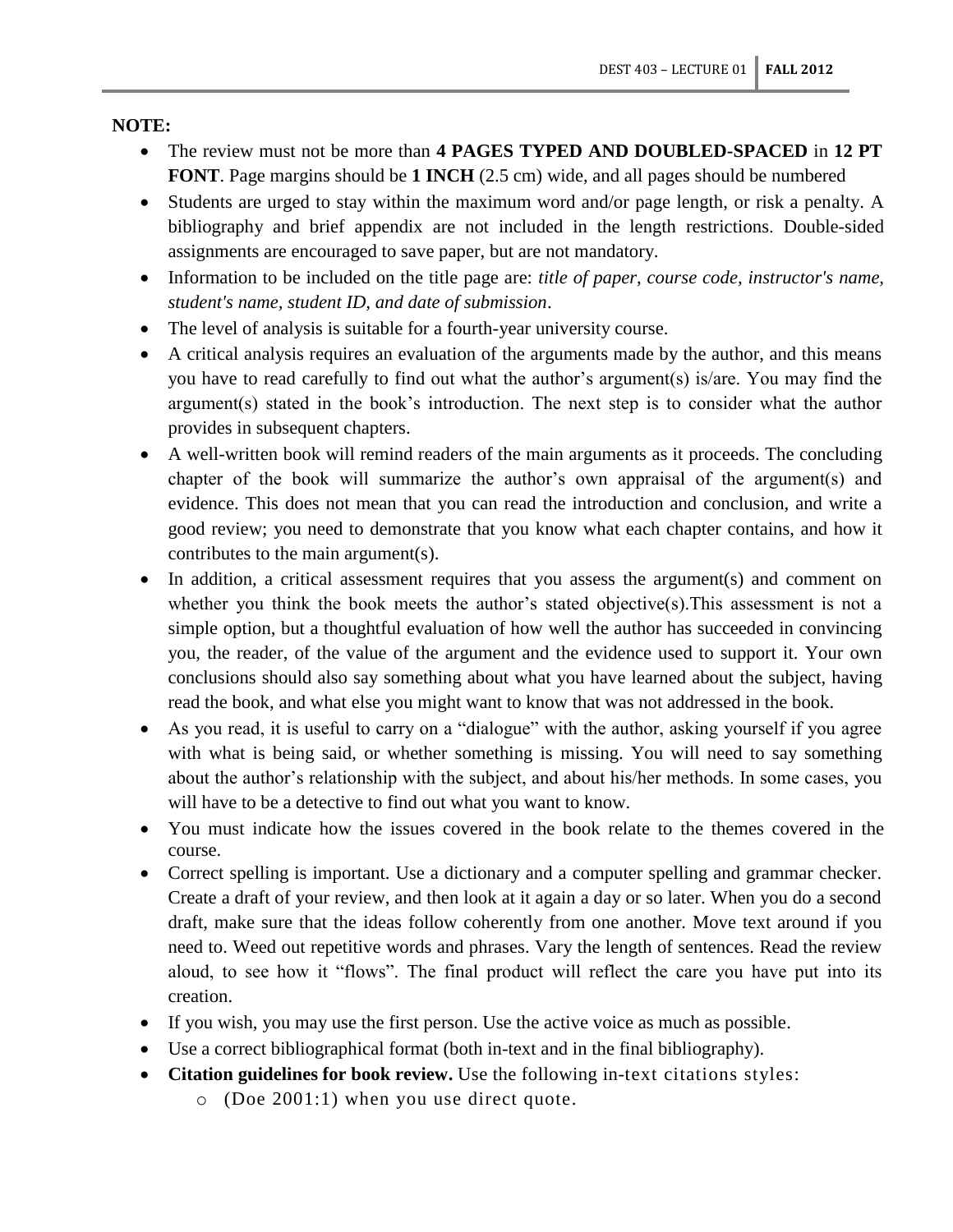- o (Doe 2001) when you reference an idea.
- o Final Bibliography:
	- **Book:** Doe, John. 2001. *This Is My Term Paper.* Calgary: My Own Publications.
	- **Book Chapter:** Doe, Jane 2001. "Time Is Up," in J. Doe and J. Doe (eds), *Our Group Project,* pp. 1-20.
	- **Journal Article:** Doe Jane. 2001 "Continuing to Work Hard," *Journal of Hard Work,*  vol. 1, no. 1, 2001, pp. 1-20.

## **REQUIREMENT 2: MID-TERM EXAM (35%)**

The exam is designed to test your grasp of the material covered in lectures and in seminar discussions up to the date of the exam. This means that you will be expected to have read all the required readings on all topics covered in seminars up to the date of the exam. The best way to prepare for this exercise is to read and critically reflect on the course readings and seminar discussions. **No alternate dates for the exam will be provided unless the student has been legitimately excused**.

## **REQUIREMENT 3: FINAL PAPER (30%)**

The final paper can be structured around the major topics covered in the course or individual project. Please consult with me if you are in doubt regarding the choice of topic.

- Length of final paper: The paper must not be more than 12 pages doubled-spaced, and must meet all academic standards.
- Working title: The paper must have a working title.
- Clear statement of the problem(s) you want to investigate or explore, including:
	- o The theoretical lens you use to construct your research question(s) or argument(s).
	- o Brief justification of your choice of topic in relation to the existing literature.
- Use of sources:
	- o Judicious and balanced use of sources.
	- o Credible/authoritative and current sources.
- Well-formatted bibliography including ample in-text references. Please consult with me or the Writing Centre if you have any questions regarding how to document sources.
- Level of Analysis:
	- o Critical, as opposed to descriptive analysis.
	- o Clarity and coherence of arguments (note: marks will, in part, be based on the coherence of arguments and clarity of expression).
- A strong conclusion.
- Additional information such as tables, maps, figure, lists of interview questions, etc. can be included.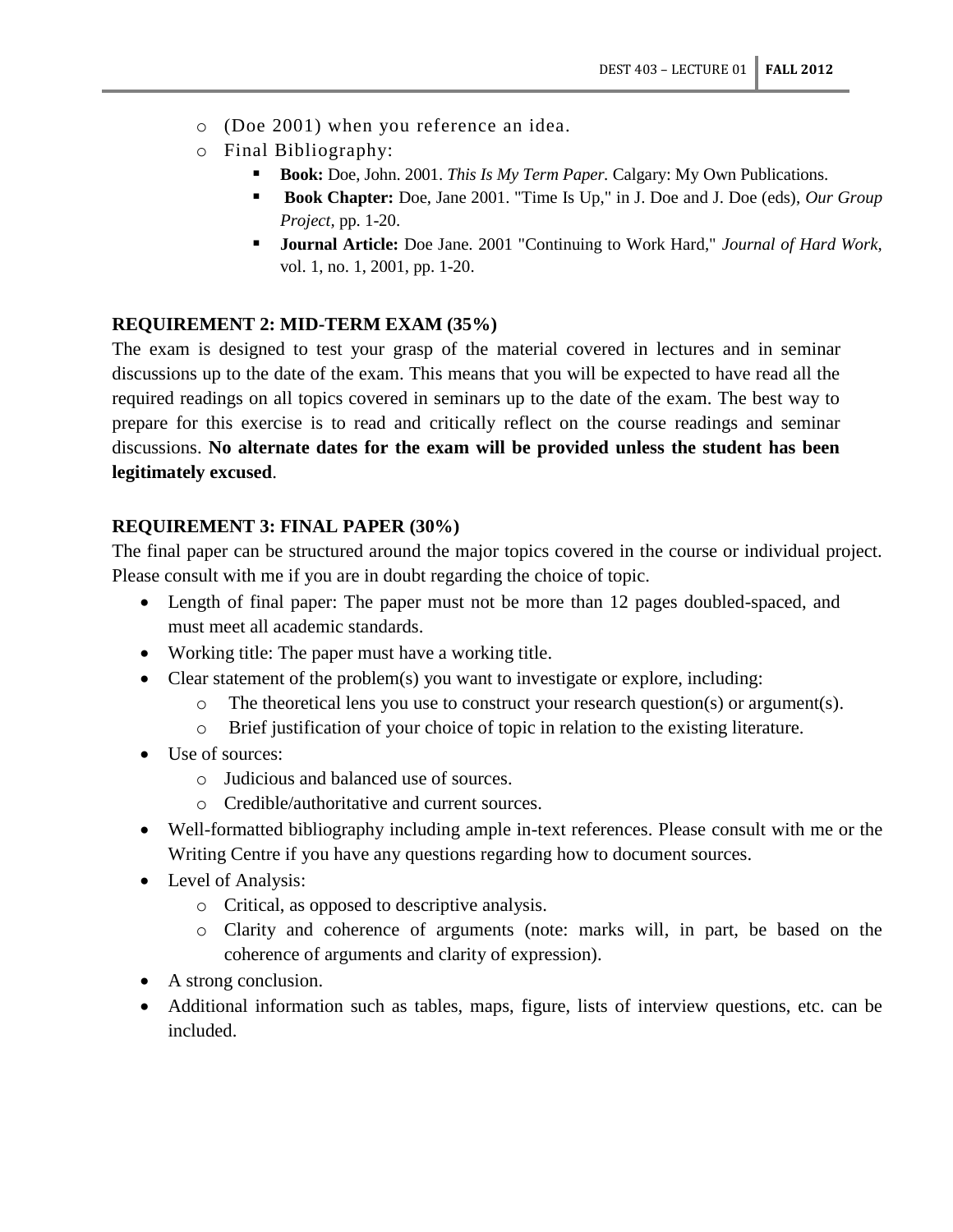## **REQUIREMENT 4: PARTICIPATION & ATTENDANCE (10%)**

For each week, two to three students will lead and facilitate class discussion of the main issues and controversies arising from that week's readings. Marks will be assigned for how well opposing interpretations are expounded and supported with actual evidence, how well they transcend simplistic stereotypes or polemics, how well students identify key issues, and how well they engage the rest of the class in thinking about possible ways forward. You are therefore encouraged to reflect upon the topic of the week as well as to familiarize yourself with current news and opinions relevant to the course.

It is essential that all students complete the reading assignments, as the ability to contribute in seminars will be enhanced by a competent understanding of the assigned readings. If you come to class regularly you will be able to participate; therefore, your participation mark hinges (in part) on your attendance. Participation grades are calculated by factoring in the amount and quality of contributions. Attendance will be taken during seminar. *It is the student's responsibility to make certain that he/she signs the attendance list.*

A schedule will be available at the beginning of the term indicating which students are leading seminars for a particular week.

## **Plagiarism**

Plagiarism - *the presentation of the work of another author in such a way as to give one's reader reason to think it to be one's own –* is a serious academic offence*.* Please consult the University of Calgary web site on plagiarism to familiarize yourself with the topic.

Consequences of plagiarism include failure on the assignment and course, and possibly suspension or expulsion from the university. You must document not only direct quotations but also paraphrases and ideas where they appear in your text. A reference list at the end is insufficient by itself. Readers must be able to tell exactly where your own words and ideas end and other people's words and ideas begin. This includes assignments submitted in non-traditional formats such as lecture notes, web pages or visual media, and material taken from such formats.

#### **Registrar-scheduled Final Examination: NO**

#### **Policy for Late Assignments**

Assignments submitted after the deadline may be penalized with the loss of a grade (e.g.: A- to B+) for each day late.

Extensions will only be granted under extraordinary circumstances, not including having too much other work to do. Request for extension forms will be posted on Blackboard)

#### **Writing Skills Statement**

Faculty policy directs that all written assignments (including, although to a lesser extent, written exam responses) will be assessed at least partly on writing skills. For details see www.comcul.ucalgary.ca/info. Writing skills include not only surface correctness (grammar,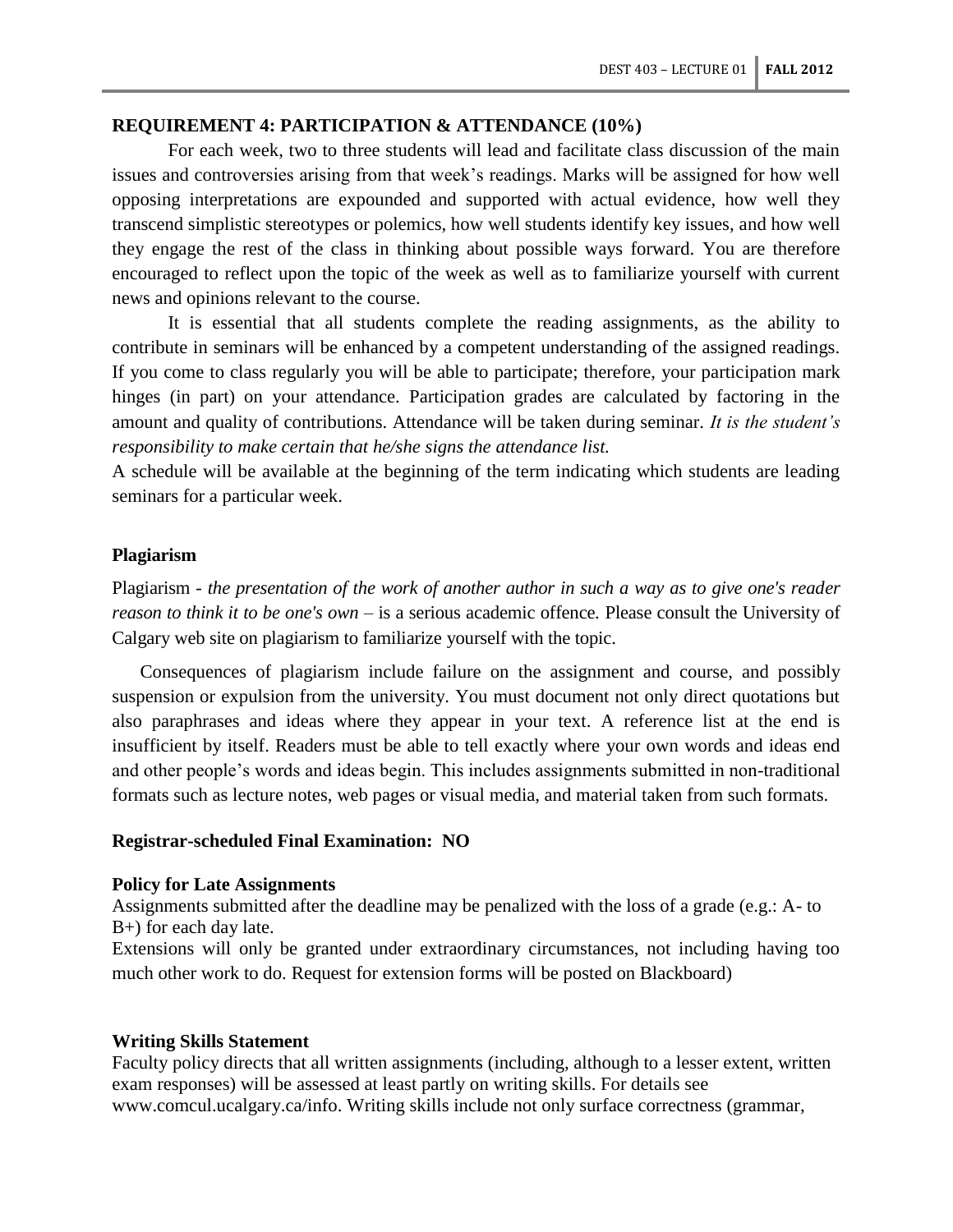punctuation, sentence structure, etc.) but also general clarity and organization. Research papers must be properly documented.

If you need help with your writing, you may use the Writing Centre. Visit the website for more details: www.efwr.ucalgary.ca

## **Grading System**

The following grading system is used in the Faculty of Arts:

|              | <b>Grading Scale</b> |  |
|--------------|----------------------|--|
| $A+$         | 96-100               |  |
| A            | 90-95.99             |  |
| $A -$        | 85-89.99             |  |
| $B+$         | 80-84.99             |  |
| B            | 75-79.99             |  |
| $B -$        | 70-74.99             |  |
| $C+$         | 65-69.99             |  |
| $\mathsf{C}$ | 60-64.99             |  |
| $C-$         | 55-59.99             |  |
| $D+$         | 53-54.99             |  |
| D            | 50-52.99             |  |
| F            | 0-49                 |  |

Where a grade on a particular assignment is expressed as a letter grade, it will normally be converted to a number using the midpoint of the scale. That is, A- would be converted to 87.5 for calculation purposes. F will be converted to zero.

#### **Students with Disabilities**

If you are a student with a disability who may require academic accommodation, it is your responsibility to register with the Disability Resource Centre (403-220-8237) and discuss your needs with your instructor no later than fourteen (14) days after the start of the course.

## **Students' Union**

For details about the current Students' Union contacts for the Faculty of Communication and Culture see www.comcul.ucalgary.ca/su

## **"SAFEWALK" Program – 403-220-5333**

Campus Security will escort individuals day or night **–** call 403-220-5333 for assistance. Use any campus phone, emergency phone or the yellow phone located at most parking lot booths.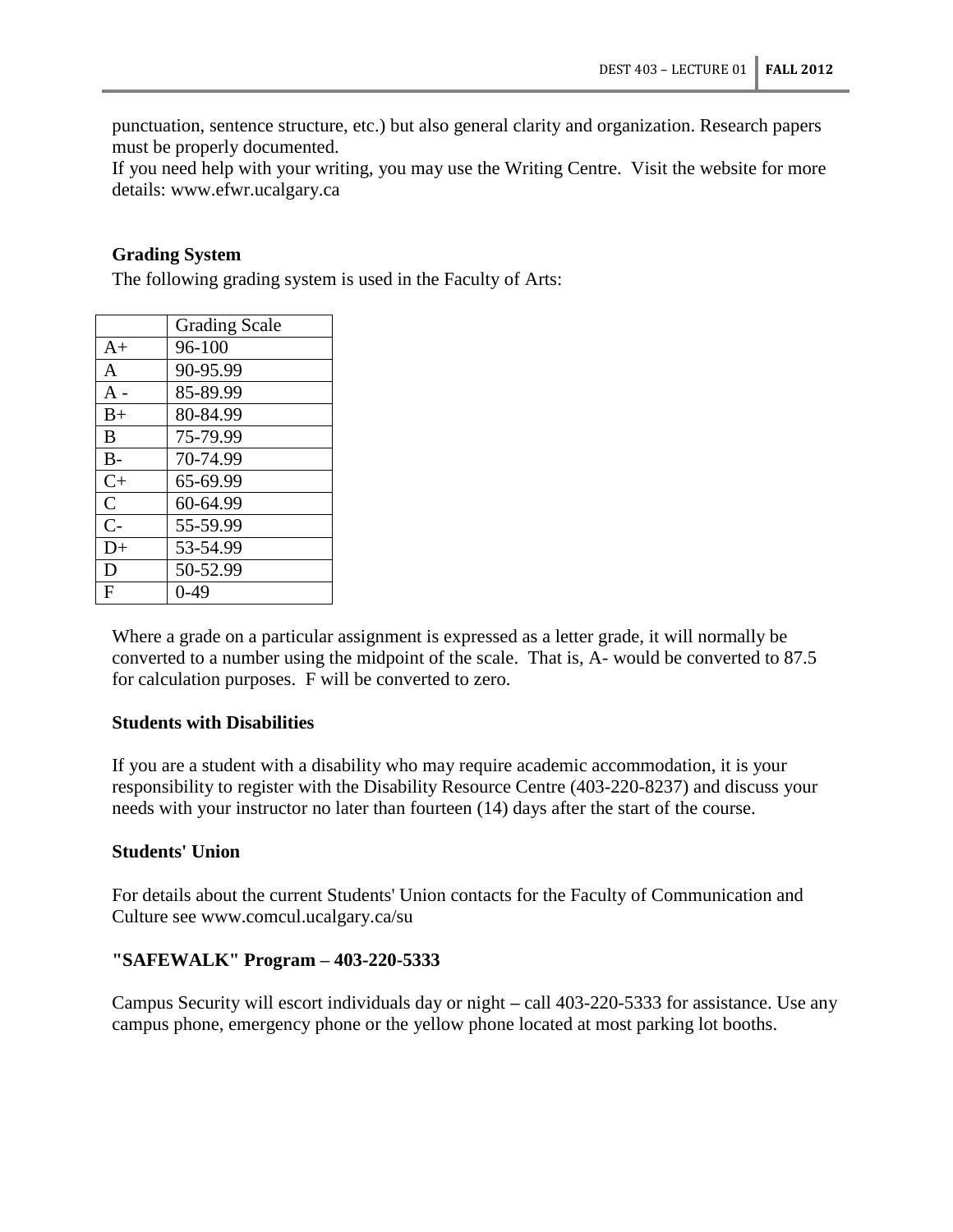# **Ethics**

Whenever you perform research with human participants (i.e. surveys, interviews, observation) as part of your university studies, you are responsible for following university research ethics guidelines. Your instructor must review and approve of your research plans and supervise your research. For more information about your research ethics responsibilities, see:

The Faculty of Communication and Culture Research Ethics site: <http://www.comcul.ucalgary.ca/ethics>

Or

The University of Calgary Research Ethics site:

<http://arts.ucalgary.ca/research/for-researchers/ethics>

# **Student Representation**

There are now four Arts reps because of the amalgamation, with the email addresses being [arts1@su.ucalgary.ca,](mailto:arts1@su.ucalgary.ca) [arts2@su.ucalgary.ca,](mailto:arts2@su.ucalgary.ca) [arts3@su.ucalgary.ca,](mailto:arts3@su.ucalgary.ca) and [arts4@su.ucalgary.ca.](mailto:arts4@su.ucalgary.ca) Please contact if you have questions related to Students Union matters, events, or concerns.

For your student ombudsman, please see

<http://www.ucalgary.ca/provost/students/ombuds>

# **Faculty of Arts Program Advising and Student Information Resources**

- Have a question, but not sure where to start? The new Faculty of Arts Program Information Centre (PIC) is your information resource for everything in Arts! Drop in at SS102, call us at 403-220-3580 or email us at [artsads@ucalgary.ca.](mailto:artsads@ucalgary.ca) You can also visit the Faculty of Arts website at<http://arts.ucalgary.ca/undergraduate> which has detailed information on common academic concerns.
- For program planning and advice, contact the Student Success Centre (formerly the Undergraduate programs Office) at  $(403)$  220-5881 or visit them on the 3<sup>rd</sup> Floor of the Taylor Family Digital Library
- For registration (add/drop/swap), paying fees and assistance with your Student Centre, contact Enrolment Services at (403) 210-ROCK [7625] or visit them at the MacKimmie Library Block.